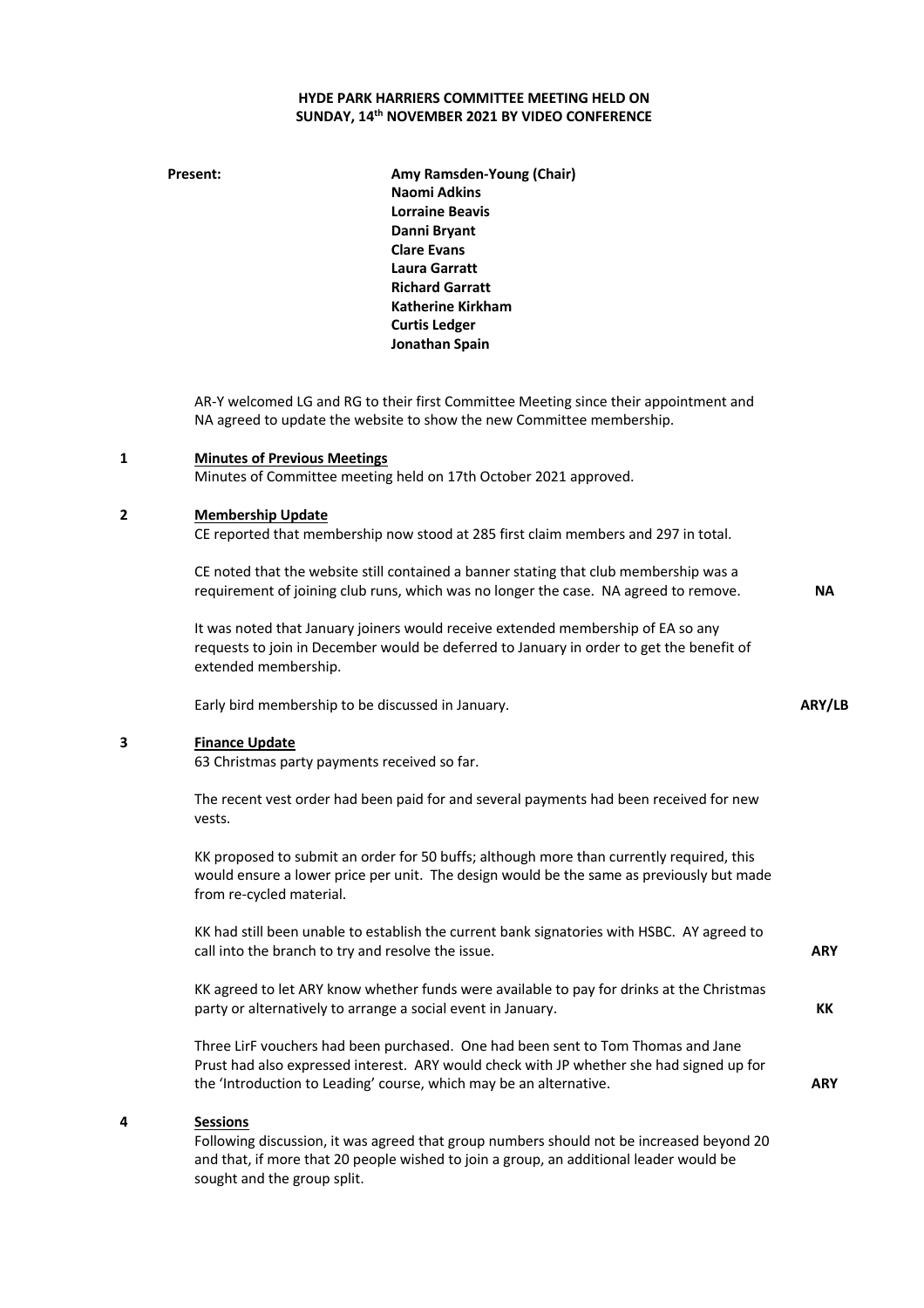|   | For the Christmas period it was agreed to cancel Thursday, 23rd, Tuesday, 28 <sup>th</sup> and<br>Thursday, 30 <sup>th</sup> December. Members to be advised via the weekly round-up.                                                                                                                                                                                                                                                                                                                                                                     | <b>NA</b>         |
|---|-----------------------------------------------------------------------------------------------------------------------------------------------------------------------------------------------------------------------------------------------------------------------------------------------------------------------------------------------------------------------------------------------------------------------------------------------------------------------------------------------------------------------------------------------------------|-------------------|
| 5 | <b>Competitions</b><br>Following discussion, the following details for the championship year were agreed:                                                                                                                                                                                                                                                                                                                                                                                                                                                 |                   |
|   | Competition format<br>Based on the 2019 championship, it was agreed there would be two divisions, with age-<br>grading applied to road championships only as in previous years.                                                                                                                                                                                                                                                                                                                                                                           |                   |
|   | Club Competitor<br>Points to be awarded for the 10 road, 10 trail and 10 fell championship races plus 5 PECO<br>and one marathon or ultra, with points also awarded for volunteering. For the Summer<br>Mile, anyone who ran and volunteered would earn two points.                                                                                                                                                                                                                                                                                       |                   |
|   | ARY to draft an email for the Committee's review, with a view to circulating in January.                                                                                                                                                                                                                                                                                                                                                                                                                                                                  | <b>ARY</b>        |
|   | PECO<br>Of the 800 entrants at the first PECO race, 100 were Hyde Park Harriers.                                                                                                                                                                                                                                                                                                                                                                                                                                                                          |                   |
|   | LB to email Rothwell Harriers about co-hosting the Middleton Park race on 19 <sup>th</sup> December.<br>Depending on their response, ARY would follow up.                                                                                                                                                                                                                                                                                                                                                                                                 | LB/<br><b>ARY</b> |
| 6 | <b>Socials</b><br>Daniel Allison had volunteered as social representative and ARY would ask Romina Masood<br>if she would also like to be involved.                                                                                                                                                                                                                                                                                                                                                                                                       |                   |
|   | Lizzy Coombes had suggested and was happy to organise an evening aimed at introducing<br>club members socially. KK agreed to check what budget might be available for this event.                                                                                                                                                                                                                                                                                                                                                                         | KK                |
| 7 | <b>Committee Roles</b>                                                                                                                                                                                                                                                                                                                                                                                                                                                                                                                                    |                   |
|   | The following roles were discussed and agreed:                                                                                                                                                                                                                                                                                                                                                                                                                                                                                                            |                   |
|   | Organising Coaches/Leaders - ARY. ARY to check whether the coaches wished to<br>$\bullet$<br>continue with that role and, if so, let members know of their availability.<br>Spond set up and maintenance - NA/RG/LG/JS to organise weekly and let ARY<br>know of any new leaders.<br>Weekly round-up - NA/RG<br>$\bullet$<br>Blog - ARY/NA/RG/LG. NA to set up accounts for RG and LG.<br>$\bullet$<br>Instagram - primarily JS/NA but all were encouraged to update. Posts to also be<br>$\bullet$<br>included on FB which currently had 2000 followers. |                   |
|   | Kit - vest orders to remain with CE. ARY to deal with all other kit.<br>$\bullet$<br>Socials - as previously discussed but KK/LB to provide committee link.<br>$\bullet$<br>Relays - DB as committee liaison but non-committee members to organise.<br>$\bullet$<br>Website - to remain with NA.<br>$\bullet$                                                                                                                                                                                                                                             |                   |
|   | Harrier of the Month - ARY/CL<br>$\bullet$<br>Club trip - to be confirmed.<br>$\bullet$<br>PECO AGM - according to availability at the time<br>$\bullet$                                                                                                                                                                                                                                                                                                                                                                                                  |                   |
|   | Summer Mile coordinator - JS/KK to represent the Committee for next year.<br>$\bullet$<br>Race/Event coordinator - dependent on availability.<br>$\bullet$<br>Tri-club liaison - ARY.<br>$\bullet$                                                                                                                                                                                                                                                                                                                                                        |                   |
|   | Tuesday welcome/announcements - ARY as default with alternative to be<br>$\bullet$<br>arranged as needed.                                                                                                                                                                                                                                                                                                                                                                                                                                                 |                   |
|   | Thursday session owner - organised via Spond but Thursday sessions generally<br>$\bullet$<br>still to be discussed.<br>Vets coordinator - ARY to post on Facebook seeking a volunteer. RG/LG to<br>$\bullet$                                                                                                                                                                                                                                                                                                                                              |                   |
|   |                                                                                                                                                                                                                                                                                                                                                                                                                                                                                                                                                           |                   |